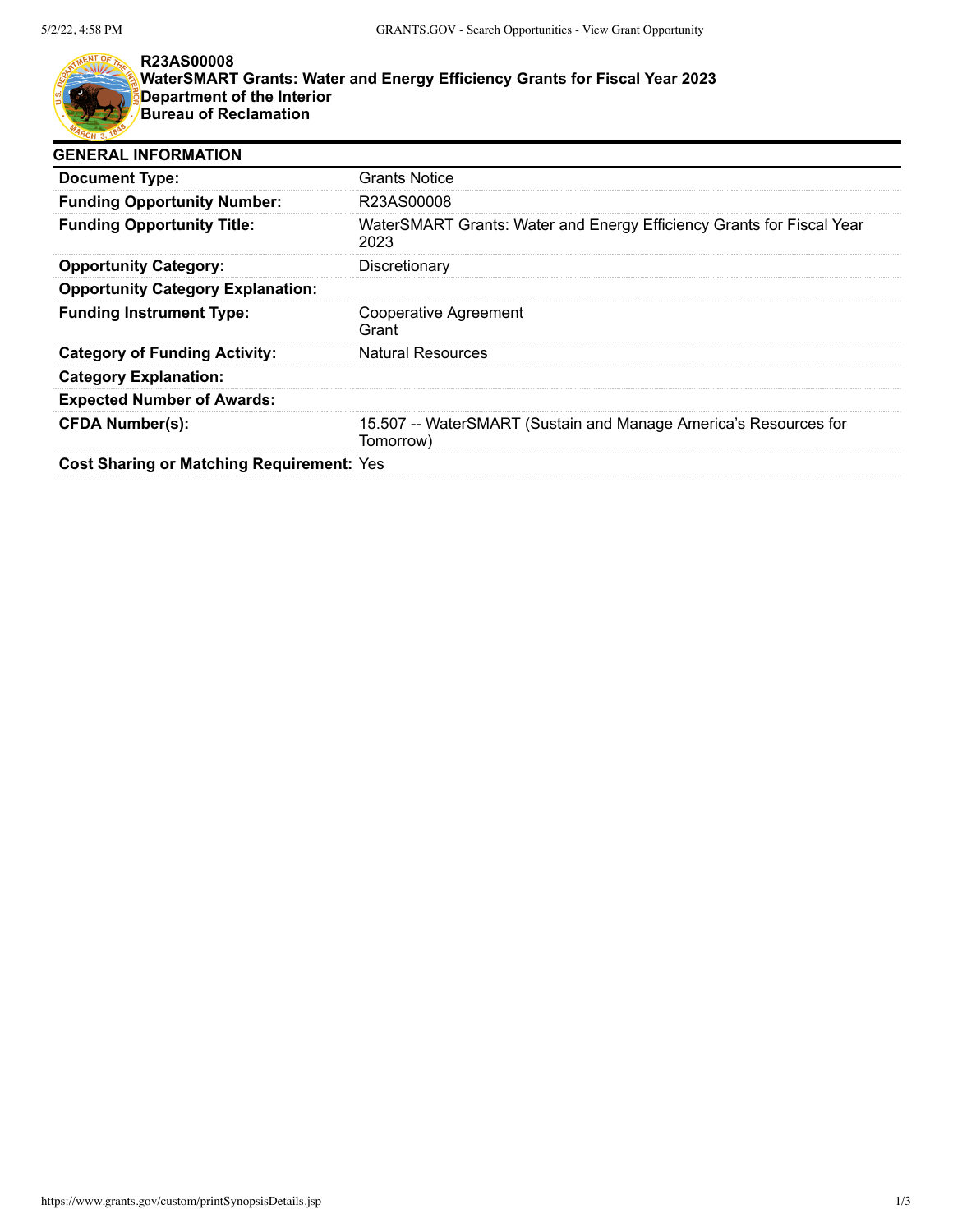| 5/2/22, 4:58 PM |  |
|-----------------|--|
|                 |  |

| <b>Version:</b>           | Synopsis 2   |
|---------------------------|--------------|
| <b>Posted Date:</b>       | May 02, 2022 |
| <b>Last Updated Date:</b> | May 02, 2022 |

| <b>Estimated Total Program Funding:</b> |  |
|-----------------------------------------|--|
| \$5,000,000<br><b>Award Ceiling:</b>    |  |
| <b>Award Floor:</b><br>SC               |  |

## **ELIGIBILITY**